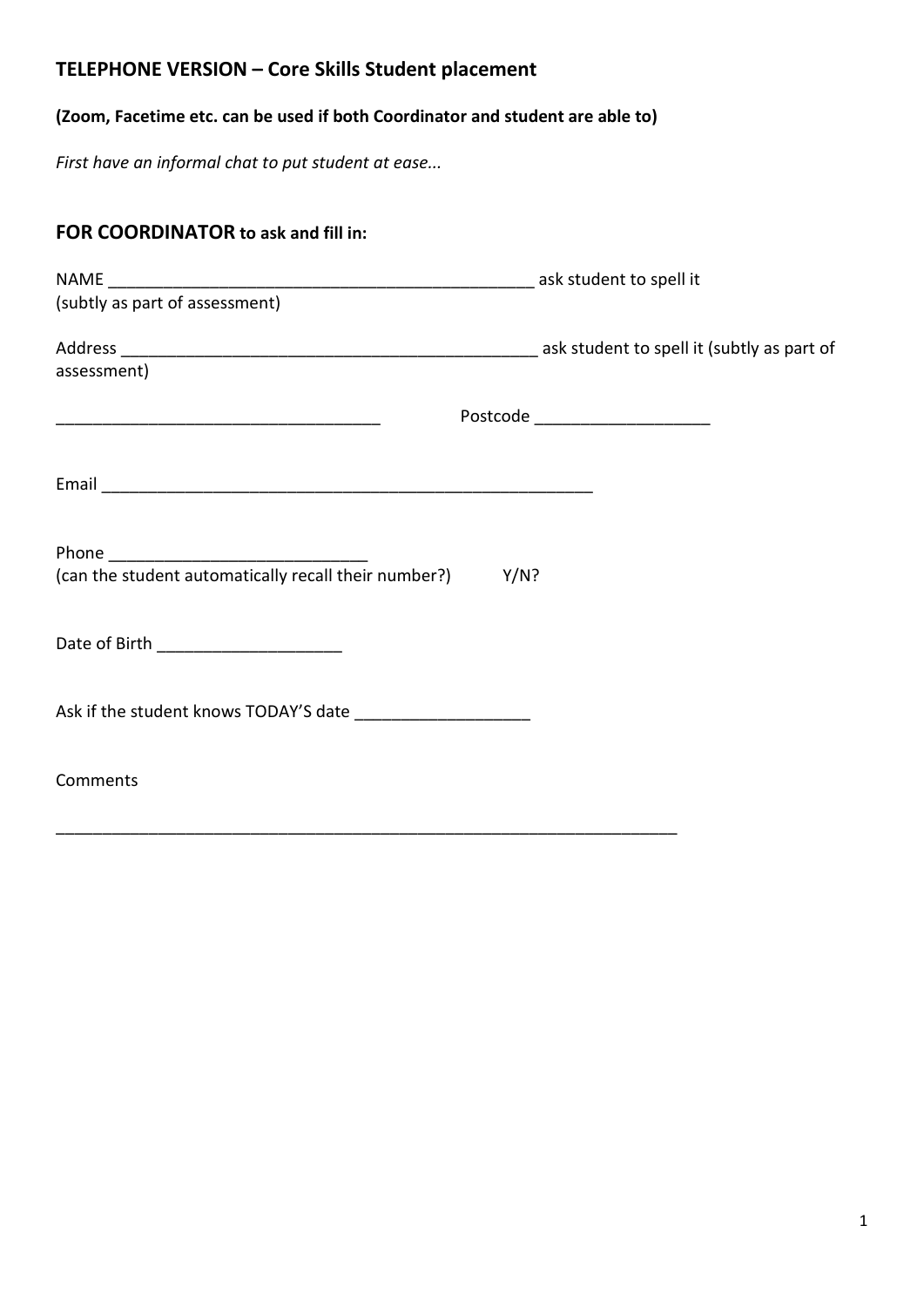#### **Coordinator to read these questions -**

Depending on student response, write **YES** or **NO** (even if only sometimes, mark as YES)

- 1. Do you find it difficult to read under bright lights?
- 2. When reading, do you experience blurring or movement of letters on the page?
- 3. Do you have difficulty in taking messages whilst on the phone and passing them on?
- 4. Do you get dates and times mixed up or tend to miss appointments or get them wrong?
- 5. Do you have difficulty following what is said to you? \_\_\_\_\_\_\_
- 6. Do you get confused between left and right, especially when giving or following instructions?
- 7. Have you found/find it hard to learn multiplication tables?
- 8. Do you tend to accidentally mix up phrases e.g. "par cark", instead of "car park"? \_\_\_\_\_\_
- 9. Do you have difficulty in repeating long words and in getting the sounds in order?

#### **To Assess Student's Reading, Comprehension, and Inferential Comprehension**

Use the same reading samples as normally used for Levels 1, 2 or 3. You should have hard copies of these, or you can download them from the RWN website – so can the student if they prefer. Options:

- 1. If the student has email, the text can be sent, and student reads over the phone and questions answered and recorded by Coordinator for tutor to see.
- 2. If you are using Zoom, the text can be read from the screen. (notes made for the benefit of tutor)
- 3. Texting is not a feasible option.
- 4. Snail mail post samples of reading materials to student in advance of your phone interview. (Or ask Central Office to do this for you)